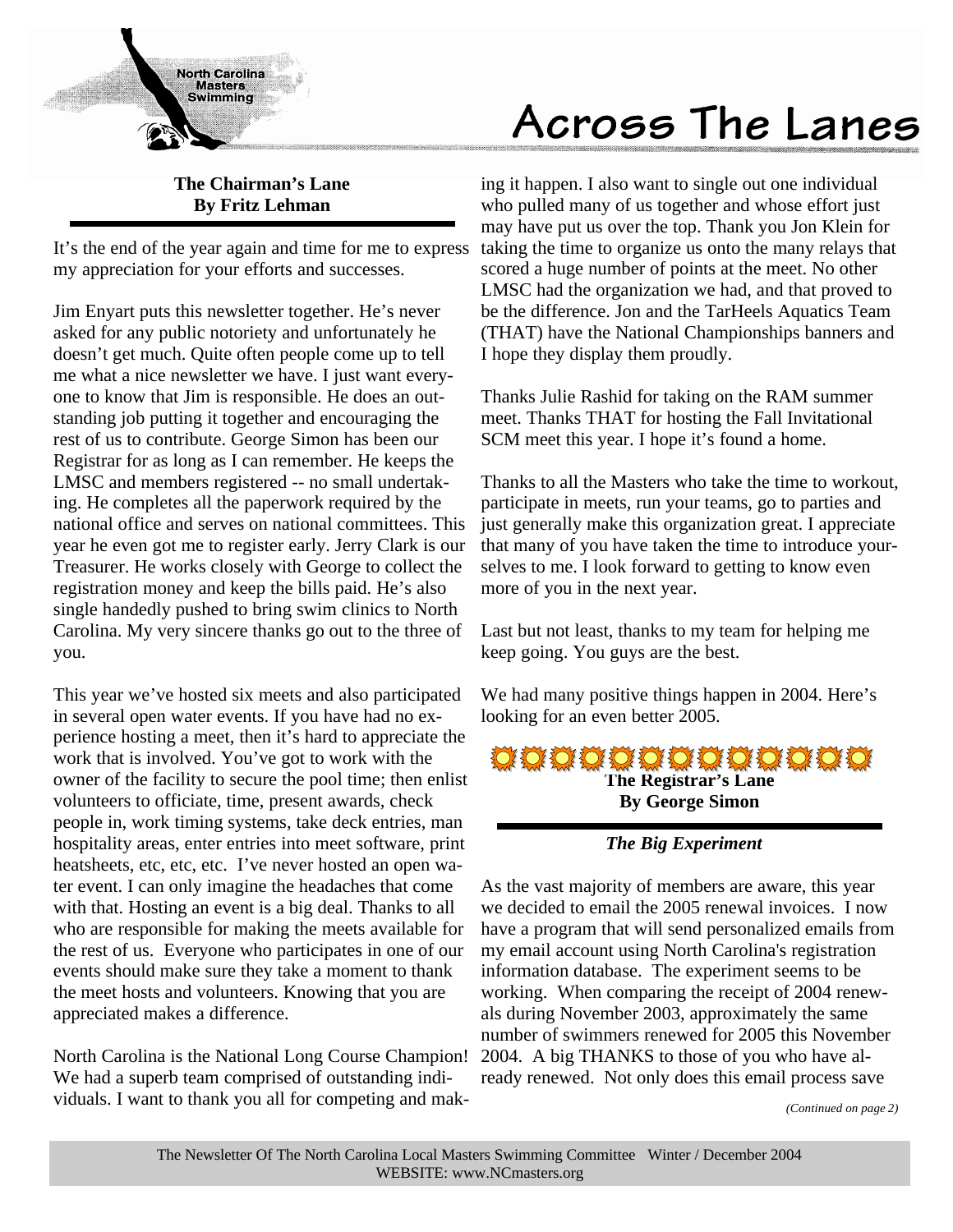#### *(Continued from page 1)*

the LMSC money on postage, it saves me a lot of time in creating and mailing the renewal forms. Additionally, if you save your email, you can easily find your renewal form and print it when you decide to complete and mail your renewal form.

A special note to those of you who really checked the email information for correctness. There is a software bug that does not exactly create your current registration number. It adds an extra 0 (zero) in the registration number in the "year" field. As an example, my registration number for 2004 was 134W-022WN, and the program email created it as 1304W-022WN. Unfortunately the software didn't allow me to only show the permanent ID, which is the 022WN part. Everyone is now assigned a permanent ID. Only the first four digits (i.e., the 1304 part) can change, and perhaps only one of them each year, but most likely two will change.

As always, your 2004 membership expires on December  $31<sup>st</sup>$  of the year. In order to participate in team practice sessions and swim meets, you must have a current registration. Also, your *SWIM Magazine* subscription will expire with the January/February issue. You must be registered to receive the new USMS magazine, *USMS SWIMMER* which will replace the *SWIM Magazine.* If you haven't renewed your membership for 2005, please do so before December  $31<sup>st</sup>$ . You may as well renew now, because you will receive the maximum issues of *USMS SWIMMER* magazine. All member subscriptions end with the 2006 January/February issue regardless of when you register for 2005.

Email addresses are extremely important for me to have in order to notify our membership of new events and deadlines for participating in those activities. Even though many of you want to have a hard copy newsletter snail-mailed to you, important information can be sent out in a much more timely manner with email notification. So please, if you have an email or change your email address, and have not notified me,

please send me a note at registrar@ncmasters.org . I will assure you that the email addresses are not sold to anyone and all precautions are taken to keep viruses from being transmitted from my account. In fact, there will never be any attachments sent from my ID. The ID that I use when sending out email is george.simon @mindspring.com .

## **The Treasurers's Lane By Jerry Clark**

|                                                         |                                | <b>LMSC FOR NORTH CAROLINA</b><br>2004 Third Quarter Report |                             |  |  |
|---------------------------------------------------------|--------------------------------|-------------------------------------------------------------|-----------------------------|--|--|
| <b>Statement of</b><br><b>Revenues and Expenditures</b> |                                | <b>Statement of</b><br>Assets, Liabilities, And             |                             |  |  |
| For the 3 rd Qtr. Ending 9/30/04                        |                                |                                                             | Fund Balances as of 9/30/04 |  |  |
| <b>Revenues</b>                                         |                                | Assets                                                      |                             |  |  |
|                                                         |                                |                                                             |                             |  |  |
| <b>Chk Account Interest</b>                             | \$<br>$\overline{\phantom{a}}$ | Cash - Checking<br>Account                                  | \$1,865.52                  |  |  |
| <b>Member Dues</b>                                      | \$<br>2,541.00                 | <b>CD Balance</b>                                           | \$ 6,070.68                 |  |  |
| <b>USMS Coaches Clinic</b>                              |                                | <b>Total Assets</b>                                         | \$7,936.20                  |  |  |
| Total Revenue                                           | \$<br>2,541.00                 |                                                             |                             |  |  |
| <b>Expenditures</b>                                     |                                | <b>Fund Balance</b>                                         |                             |  |  |
| <b>Convention Expense</b>                               | \$<br>1,727.88                 | Fund balance at<br>6/30/04                                  | \$3,531.60                  |  |  |
| Awards                                                  | $\sqrt[6]{}$ -                 | Net Excess of<br>Revenues                                   | \$ (1,666.08)               |  |  |
| Merchandise (T-shirts &<br>Caps)                        | \$<br>186.17                   | Over/Under<br>Expenditures                                  |                             |  |  |
| USMS Coaches Clinic Exp.                                | \$                             | Fund Balance at<br>9/30/04                                  | \$1,865.52                  |  |  |
| <b>USMS</b>                                             | \$<br>2,139.50                 |                                                             |                             |  |  |
| <b>RAM</b>                                              |                                |                                                             |                             |  |  |
| Reimb. Overpayment of<br>Reg. Fees                      | \$56.00                        | Total Funds                                                 |                             |  |  |
| Newsletter                                              |                                | <b>Balance</b>                                              | \$7,936.20                  |  |  |
| Meter Permit                                            | $\frac{2}{3}$                  |                                                             |                             |  |  |
| Postage                                                 |                                |                                                             |                             |  |  |
| <b>Publishing Cost</b>                                  |                                |                                                             |                             |  |  |
| Office Expense                                          | \$97.53                        |                                                             |                             |  |  |
| Registrar Annual Payment                                | $\frac{2}{3}$ -                |                                                             |                             |  |  |
| <b>Rule Books</b>                                       | $\frac{2}{3}$ -                |                                                             |                             |  |  |
| New Checks                                              | \$-                            |                                                             |                             |  |  |
| <b>Bank Service Charges</b>                             | \$                             |                                                             |                             |  |  |
|                                                         |                                |                                                             |                             |  |  |
| <b>Total Expenditures</b>                               | \$<br>4,207.08                 |                                                             |                             |  |  |
|                                                         |                                |                                                             |                             |  |  |
|                                                         |                                |                                                             |                             |  |  |
| <b>Revenue Over/Under Ex-</b><br>penditures             | \$<br>(1,666.08)               |                                                             |                             |  |  |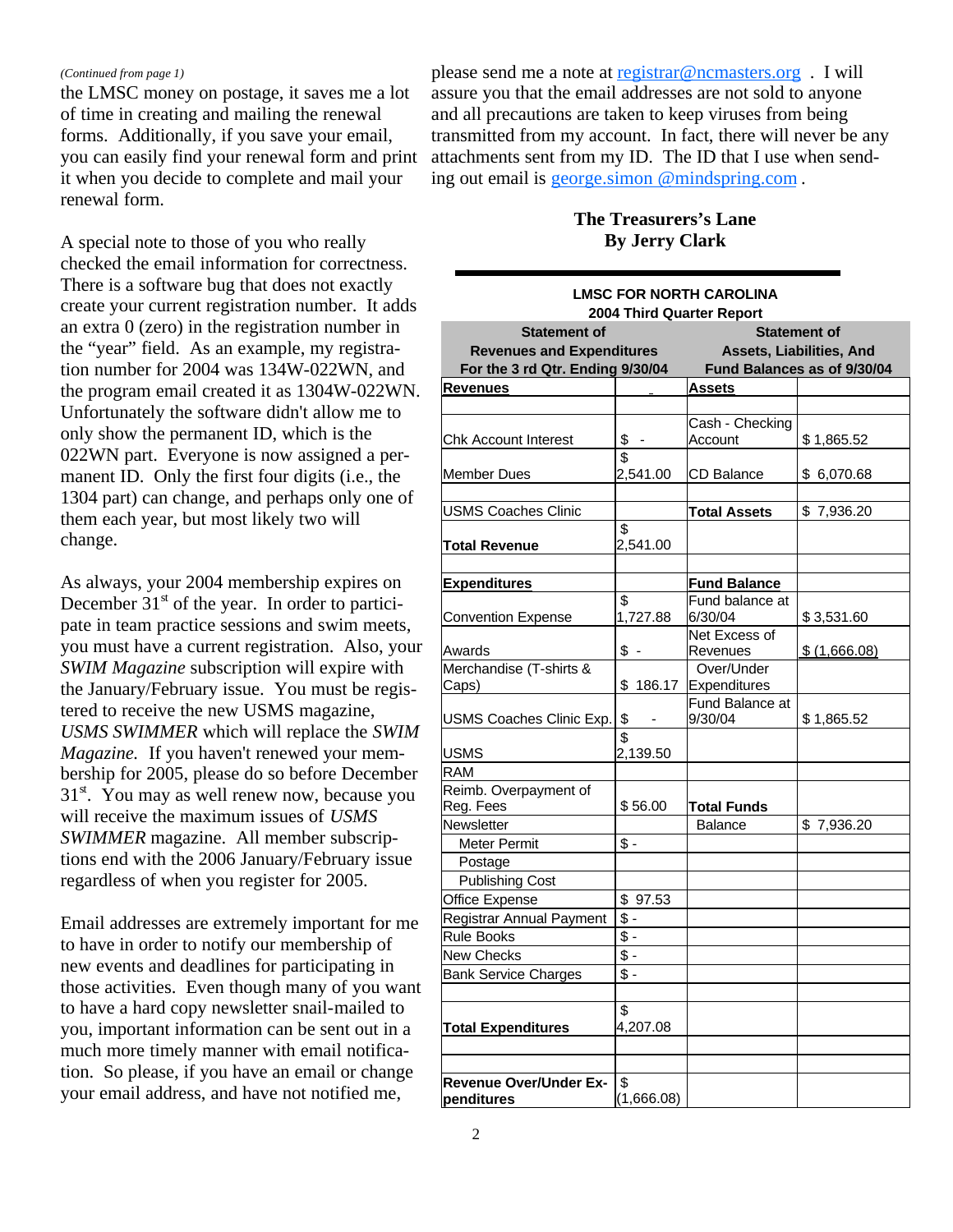## **The NC Masters' Lanes**

#### **Great Swimming at the North Carolina Fall Masters Invitational** By Todd Dimsdale

The North Carolina Fall Masters Invitational was held at the Hillsborough Sportsplex on October 30, 2004. Eighty swimmers from across the state participated. This is the only short course meters meet for most NC Masters, and everyone seemed to make the most of the opportunity. Forty-nine state records were broken during the five-hour meet. Of course, the greatest accomplishments were achieved by those who were swimming a meet for the first time, got the dive right for the first time, overcame challenges like swimming a 200 for the first time, and those whose health has been improved by their passion for the sport. As always though, the most striking feature of the meet was the amount of fun had by all.

Many thanks go to Martha Aitken, Meet Director, and her team of volunteers whose planning and organizing resulted in a smoothly run meet free of any need to focus on anything but fun and swimming.

Some swims are notable from the perspective of the observer, and many very important accomplishments go noticed only by the swimmer who experiences them. With that caveat, here are some of the notable swims:

Jon Blank – now owns all three 40-44 men's state breaststroke records, even though he is 44. He will be competing in the USMS 2005 SCY Nationals in Ft. Lauderdale as a 45 year old. If his improvement from last Summer's Nationals to the Fall Invitational is any indication, my money is on him to win gold there.

Heidi Williams broke state records in every event she swam – Women's 35-39 100, 200, and 400 freestyle, 200 backstroke, and 400 IM.

Fred Holdredge rewrote the backstroke records for men 85-89, and Sally Newell established three state records in the women's 65-69 age group.



## **Second Annual Intensive Training Camp LMSC for NC November 6-7, 2004** By Jerry Clark

Twenty-two somewhat apprehensive swimmers arrived at the Aquatic Center in Charlotte Saturday morning November  $6<sup>th</sup>$  to begin a tough two days of swim training under the guidance of Kerry O'Brien and Debbie Santos, coaches of the Walnut Creek, CA Masters, along with Dr. Jim Miller, coach of the Virginia Masters team in Richmond, VA. The underwater film lane was the first stop that morning. Ty Segrest from Casselberry, FL guided each of us back and forth while filming us from the side, front and rear (breaststroke) angles.

Next, the entire group began the Stroke Focus segment where we isolated the correct position of the hands, elbows, head, shoulders, chest, hips, knees and feet in each of the four strokes by doing easy 25's for each of the listed body parts in the sequence of an entire stroke cycle. This was both fun (meaning nobody was breathing hard while doing this) and educational. Then we broke into two groups with Group 1 swimming a 1,600 yard set with Tempo Trainers under our caps, and Group 2 doing a 1,550 yard set that focused on race pace training. The two groups then flipflopped and swam the other set to complete the morning workout. Lunch and the film review session took place after that, lasting the remainder of the afternoon.

About fifteen of us went out together Saturday night, which allowed those who didn't know each other to meet and talk. This gathering also provided the opportunity to ask some general questions of the coaches.

Back to the pool at 7:30 Sunday morning, where we went over the Stroke Focus points again (everyone liked repeating it after yesterday's session). We then separated into Sprint and Distance groups. The Distance people swam 4,000 yards, with the main set being a 2,700-yard pyramid.

The Sprint group was challenged with about 3,000 yards of hard work on the various aspects of sprinting very fast. For example, we'd hang on the wall doing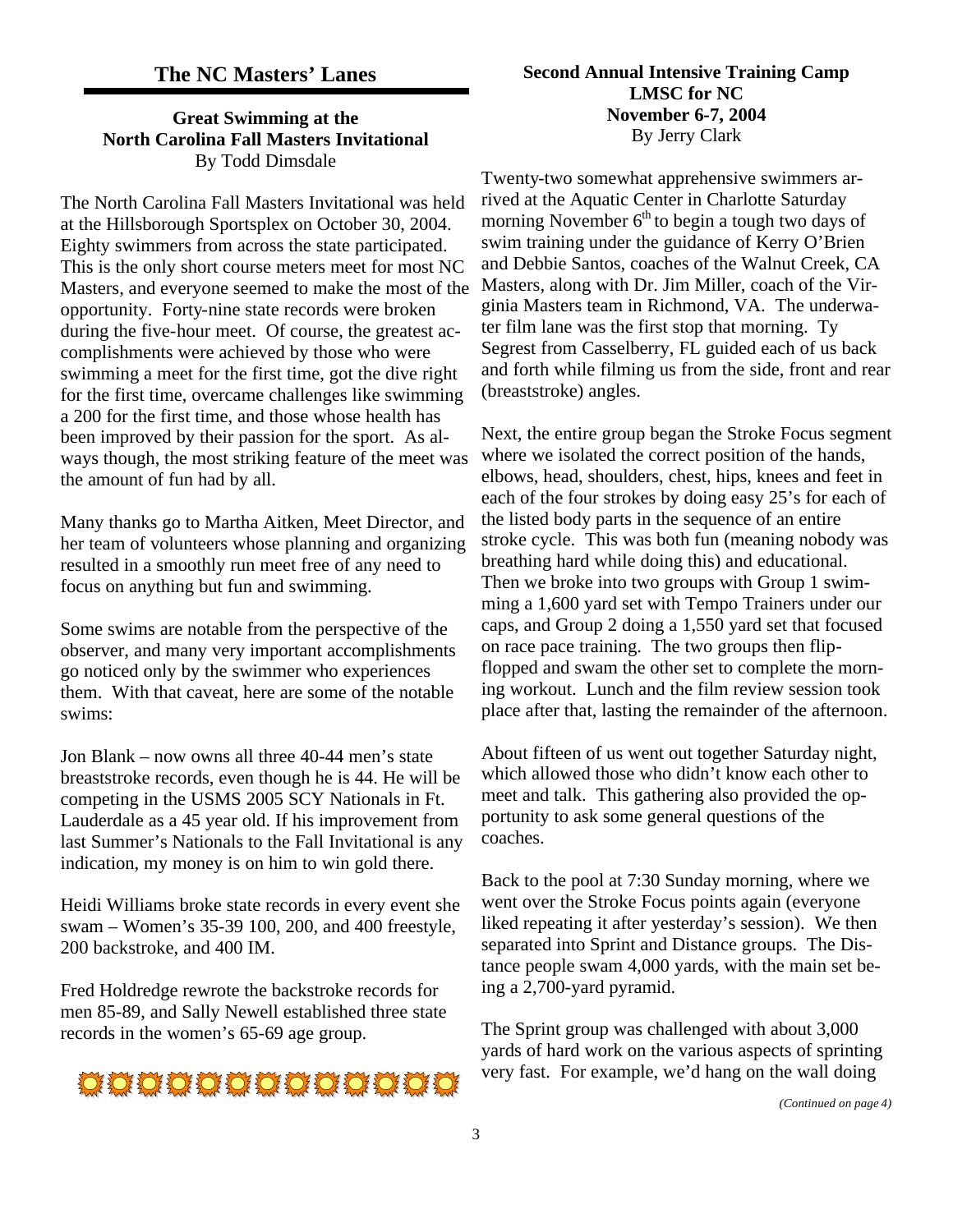#### *(Continued from page 3)*

sprint kicking for ten seconds, then take off on a 50 sprint at a full race effort. We had a neat pull set where we swam a straight long pull working on distance-per-stroke. This set was followed immediately by sprinting some 50s in which we were to descend the swim time and use three less strokes per 25 than the stroke count we used in the straight long pull.

The last part of the sprint set consisted of using a resistance band and swimming out as many strokes as we took doing the 50s, then letting the band bring us back to the wall. We'd immediately move over one lane and do an easy 50 recovery swim, then move over to another lane and get up on the starting block and do a full effort sprint 25. Then we'd move over into yet another lane (against the side wall) and we'd attach a cord to our waist and the coach would go to the other end and would pull the already taunt stretch cord to bring us down to his/her end of the pool at a very rapid rate. This was hard work for the coaches and fun for the swimmers.

Some of us were able to return to the film lane on Sunday as Ty was very much "into" this clinic and wanted us to see how we looked while trying to make corrections that the coaches had suggested Saturday. The swimmers really appreciated this.

This clinic had a \$2,000 subsidy from LMSC for NC, USMS and Charlotte SwimMasters. The cost per person was \$75.00. Even with the substantial subsidy, the clinic still had a deficit. It's clear that we'll have to raise the cost next year. In the critique sheets received thus far, all of the comments indicate that the clinic is much better with fewer swimmers, and all who replied indicated they are willing to pay more next year in order to keep the number of swimmers about the same as this year.

We learned a lot, had fun and were sore and tired at the end of this occasion. The clinic was very productive as well as enjoyable according to the comments received to date.



**Alice Springs 10th Masters Games 2004 Alice Springs, Australia.** By John Mangrum

The 1986 Alice Springs Masters Games became only the second event of its kind to be staged in the world. The only previous multi-sport Masters Games having been the first World Masters was in Toronto, Canada in 1985. The Games and the concept developed in to a success story and quickly earned the reputation of 'The Friendly Games' because of the camaraderie and good spirited nature of the competitors and the environment created by the Games village atmosphere of Alice Springs. That tag has stuck ever since, and in 2004 the Alice Springs Masters Games celebrated 10 successful Games held over 18 years. More than thirty sports were played during Games week with the many highlights captured by local and interstate media.

Some interesting Games facts included:

- · more than 4,500 participants and 500 volunteers,
- · 460 doctor and 607 physiotherapist consults,
- · 2000 medals engraved,
- · 8,500 gold, silver and bronze medals were won, weighing more than 600kg in total,
- · 25,000 photographs taken and on display, and
- **· 15,240 cans of beer consumed at opening ceremony.**

On arrival to Alice Springs, Australia the Games Ambassadors were there with a very nice array of beverages as a Welcome to the Games Token. So I enjoyed my share as well as did others. After learning the official Australian Salute, I was ready to conquer Alice Springs. It was very hot on arrival, and the flies are like nothing I had ever experienced before. The Australian Salute is swatting flies off your face. By weeks time I became a General at this.

After a bus transfer from the airport to the Crowne Plaza I was ready to sleep. It took 27 hours to travel there. Pam Gunn, as some of you may remember from last May was there also competing. Pam and her mates would be arriving later that afternoon.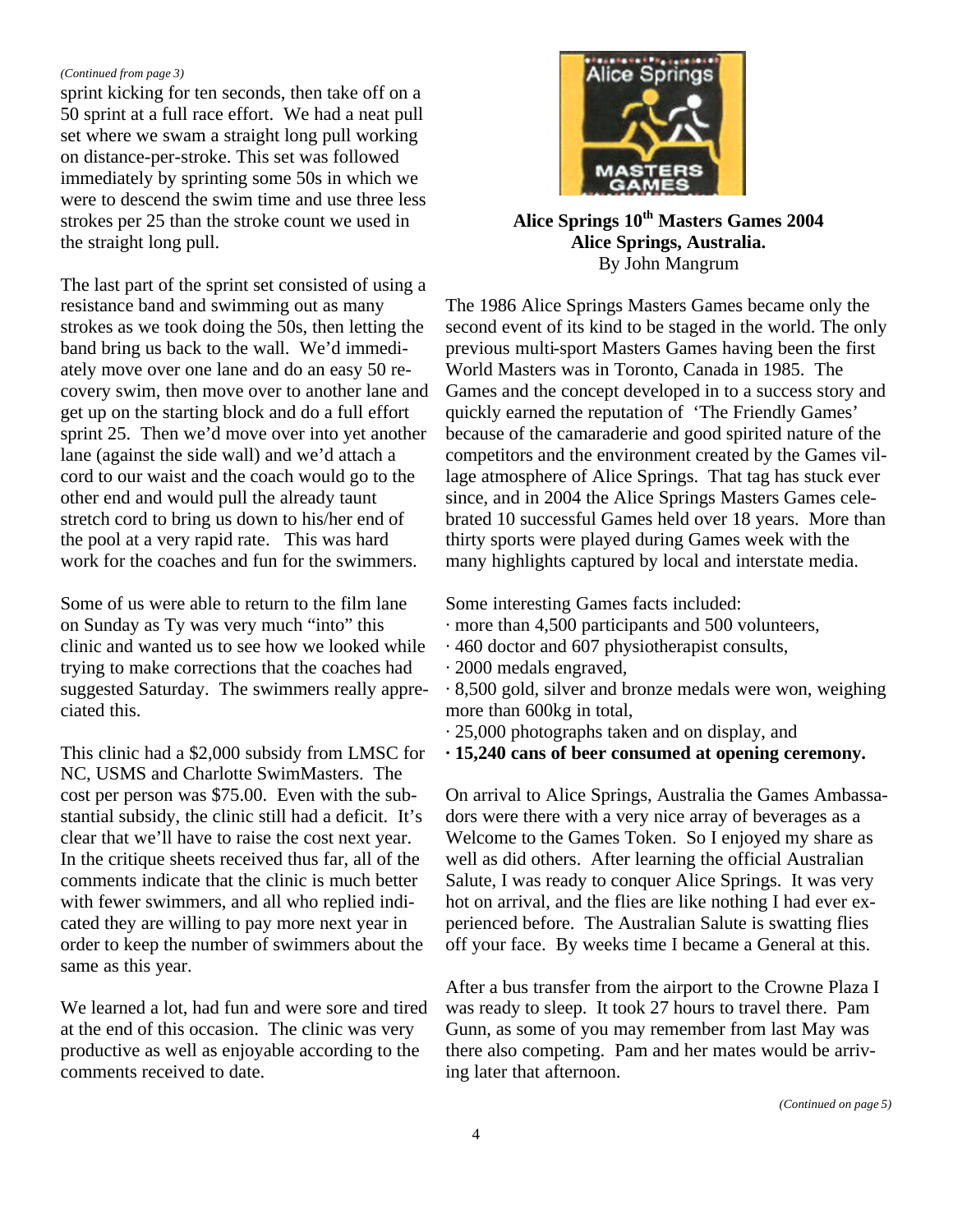#### *(Continued from page 4)*

At registration everyone was given a goodie bag, (this was such a change from Italy). The bag was a nice shoulder sack, water bottle, with your ID, program and coupons to use around the town. This was also the main area for questions, meeting notices, connections and site seeing tours as well as photography sales and merchandise sales.

At the Opening Ceremonies the athletes marched through the town and into stadium. Deb and I marched in with the swimmers. I held my little American Flag with pride and wore my NC Master's Shirt. Pam and Jules marched in with the Netball teams. In all, over 5000 people marched in together. It was really something to be a part of the pageantry of the night.

The Swimming Centre has an Olympic 50m, 8 lane open air pool, attractively sited with lawns and the rugged MacDonnell Ranges providing a picturesque backdrop. The pool is well served with flood lighting, kiosk, toilets, hot and cold showers and is conveniently located near other sporting venues, such as Traeger Park where Athletics events are held. The pool was heated to around 78 degrees.

The main pool was available from one hour before competition commenced each day for warm ups. A cool down lane was available throughout the competition except during relay events. There was also a 25 meter pool but very shallow. One end was 5 feet deep and the other end close to 2.5 feet deep. The weather was beautiful the whole time. Once the sun went down it became very cool and very quickly.

tween 95 and 105 and the air very dry. After a 200 meter event or longer, distance people like myself who were not use to the extreme dryness would experience coughing attacks. The best way to describe it is running in cold air and stopping. Once you stop you start coughing. During my 200 back swim I felt as if someone took all the oxygen out of the air.

Pam and I along with Robert from California and Ethie (Pam's team mate) swam in two relays together. We won a Bronze medal in the 200 Free Mixed Relay and placed fourth in the Mixed Medley Relay. I had met Robert and his father Steve (who also swam and played basketball) at the World Master's Games in Melbourne, Australia in 2002. It was nice seeing my friends again.

Again, fun was had by all. I ended up swimming in six individual events, four relays and a triathlon relay in which we placed fourth, but I did manage to bring home nine medals and break a pool record in the 200IM. Pam also swam in six events and four relays (two with me) to bring home six swimming medals. Her triathlon team took the Gold Medal and clocked the fastest time over all.

We were all pretty pleased with all of our competitions and would recommend that if anyone gets a chance to attend any of these Master Games - go for it. Not only is it fun to swim, but you meet some fascinating people and build wonderful friendships.

Next Trip is the  $5<sup>th</sup>$  World Master's Games in Edmonton Canada, July 22-31, Pam and I are both signed up for six individual events, four relays, and team triathlon.

The outside temps during the day would range be-

| Chairman<br>Fritz Lehman, RAM | Vice-Chairman<br>Margie Springer, RAM |                            | <b>Past Chairman</b><br>Jerry Clark, CSM |                          | <i>Secretary</i><br>Julie Rashid |                                                  | <b>Treasurer</b><br>Jerry Clark, CSM |  |
|-------------------------------|---------------------------------------|----------------------------|------------------------------------------|--------------------------|----------------------------------|--------------------------------------------------|--------------------------------------|--|
| 439 Pebble Creek Dr.          | 1205 Marlowe Road                     |                            | 3107 Cloverfield Rd.                     |                          |                                  | 1300-206 Durlain Drive                           | 3107 Cloverfield Rd.                 |  |
| Cary, NC 27511                | Raleigh, N.C. 27609                   |                            | Charlotte, NC 28211                      |                          |                                  | Raleigh NC 27614                                 | Charlotte, NC 28211                  |  |
| $(919)$ 481-9767              | $(919)$ 571-1414                      |                            | $(704)$ 374-1807                         |                          | $(919)$ 841-1495                 |                                                  | $(704)$ 374-1807                     |  |
| NCchairman@usms.org           | mjsswims@aol.com                      |                            |                                          |                          |                                  | jerryclark@bellsouth.net Secretary@ncmasters.org | treasurer@ncmasters.org              |  |
|                               | Registrar / Webmaster                 | <b>Top Ten Chairperson</b> |                                          | <b>Newsletter Editor</b> |                                  | <b>Records</b>                                   | $*$ Henry $\&$                       |  |
|                               | George Simon, RAM                     | Henry Stewart *            |                                          | Jim Enyart, SAC          |                                  | Daniel Schad*                                    | <b>Daniel have</b>                   |  |

#### **LMSC - NC Officers and Staff**

10229 Boxelder Drive 5404 Killarney Hope Dr. 2840 Marsh Point Rd 3309 Redbud Lane Raleigh, NC 27613 Raleigh, NC 27613-1029 Southport, NC 28461 Raleigh, NC 27607-6830 (919) 846-2423 (919) 881-9916 (910) 253-3333 (919) 395-8822 NCregistrar@usms.org hstewart@hcwbenfits.com NCeditor@usms.org dschad@seielect.com

**Daniel have just assumed these two positions.**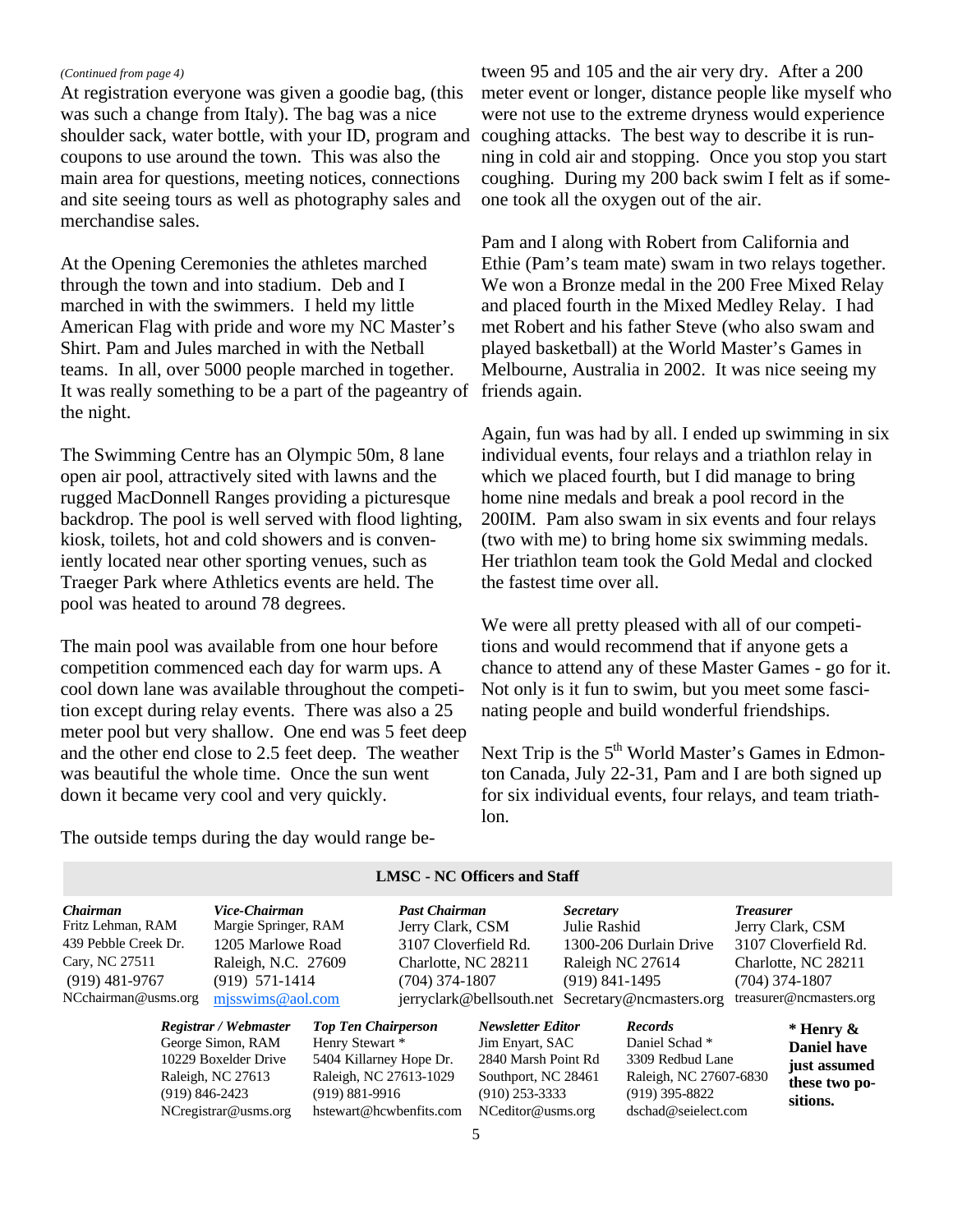## **The USMS President's Lane By Jim Miller, MD**

# **USMS National Publication**

Many of you received the latest issue of SWIM Magazine and saw the reference to the cessation of that magazine as United States Masters Swimming's official publication. Unfortunately, it was not made clear that USMS will have a new official publication for its members in 2005. Here is additional information about the periodical.

USMS's contract with Sports Publications, the publisher and owner of SWIM Magazine, will expire at the end of 2004. Beginning with a March/April issue, USMS members will receive another publication with a new and exciting format. It will also have a new name, 'USMS SWIMMER'. These developments followed a year-long and complex process of request for proposals, submissions, interviews, comparison, and evaluation. The 2004 House of Delegates voted to accept the recommendation of the Executive Committee to enter into a relationship with Douglas Murphy Communications to publish our magazine. USMS will own the magazine and its contents. While we specialize in content and service to you, both fitness and competitive athletes, Douglas Murphy will specialize in production, design, graphics, and writing excellence.

This opportunity is exciting to us. USMS is a dynamic organization which is unique among all masters organizations. We have become unique by dedicating ourselves to insisting upon excellence in education and service for all of our members. We are constantly looking for opportunities to enhance this service. The new publication will offer us the next level of service by allowing USMS to control quality and ensure that our members' needs and interests are being addressed. A transition team composed of representatives from several areas of USMS is hard at work to assure the best product for our members.

Your new national publication will **not** have a new price tag. All the costs of development will be done within the current budget with no dues increase needed. I appreciate your feedback as we implement this change and work to provide the best service to you.

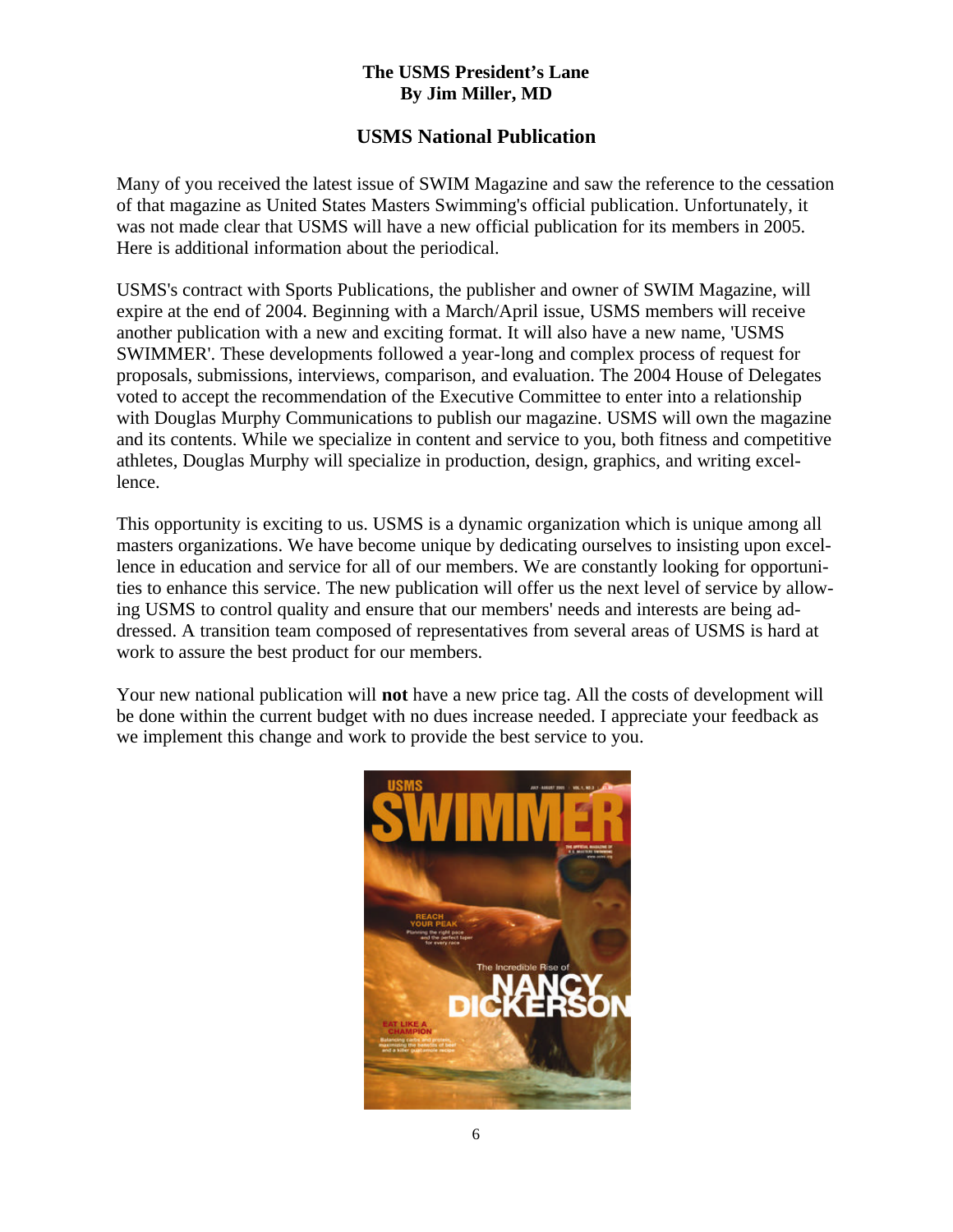## **PERFORMANCE APTITUDES AND ATTITUDES**

#### **The Golf Swing**

By Allan Kopel

**The Golf Swing by Roy McAvoy** (Roy McAvoy, played by Kevin Costner, is a fictional golf pro and the lead character in the movie "Tin Cup".)

Coaches can be a bit serious and analytical. Perhaps "The Golf Swing" by Roy McAvoy provides a light yet insightful perspective on rhythm and technique. Apply it to swimming and see if it reminds us to keep things fun, flowing and fundamental.

What is the golf swing by Roy McAvoy? I tend to think of the golf swing as a poem. The critical opening phrase of this poem will always be the grip in which the hands unite to form a single unit by the simple overlap of the little finger. Then slowly and slowly, the club head is led back and pulled into position, not by the hands, but by the body, which turns away from the target, shifting weight to the right side without shifting balance.

Tempo is everything, perfection unattainable, as the body now coils to the top of the swing, there is a slight "nod to the gods" (since the golfer is fallible and perfection unattainable), and now the weight begins shifting back to the left, pulled by the powers inside the earth. It's alive, this swing, -- a living sculpture. And down through contact, always down, striking the ball crisply, with character, and a tuning fork goes off in your heart. Such a pure feeling is the well-struck golf shot and the follow through to finish, always on line.

The reverse "C" of the Golden Bear – every finishing position is unique. That's what the golf swing's all about. It's about getting control of your life and letting go at the same time. There is only one other acceptable theory about hitting a golf ball – "Grip it and rip it".

The end of the poem says to "Grip it and Rip it!" In swimming, the place to think is in practice. In meets we want to relax and simply go for it. Trust your thoughtful preparation and let yourself just race baby! Have you played tag or capture the flag on the playground, or sharks and minnows in the pool? You probably ran or swam really fast without thinking about anything other than getting to the other side of the field or pool. At meets, call upon the kid in each of us that know how "Grip it and Rip it!"

Every finishing position in golf is unique. Swimmers have

subtleties that make their strokes unique. Do not analyze or be concerned with differences. Accept and enjoy our differences.

Focus on fundamental movements and mechanics.

Like the golf grip, swimmers feel the water with their hands. Relaxed hands control the club and the water. Coiling and uncoiling and shifting weight with balance is the essence of long and short axis rotation in swimming. Both sports use tempo and rhythm. Perfection in golf and swimming is unattainable. As in golf, when our rhythm, tempo and feel (of the water) is truly on, it sings in our heart and mind. Golf pro Roy McAvoy gives swimming a unique view on balance, power, flow, trust, run and rhythm.

**Trust – Believe – Persist – Have Fun – and Achieve** And as Roy McAvoy says, sometimes we need to just: **"Grip it and Rip it!" (Grip it Gently – But let it Rip)**

Reprinted with permission of the **The American Swimming Coaches Association Newsletter, Volume 2004 Issue 7. Their website is www.swimmingcoach.org.**



#### **Dick Webber "Flys" to Gold at FINA World Masters Championships**

Dick Webber, NC Masters Swimmer, from western North Carolina captured gold at the Championships in the 50 Meter Fly. Dick blazed a 40.44 in the 75-79 age group butterfly. Additional achievements of Dicks are: 5th in the 200 M IM in 3:54.38; 3rd in the 100M Free in 1:16.92; 4th in the 200M Free in 3:12.59; and 2nd in the 50M Free in 33.15. Congrats, Dick.

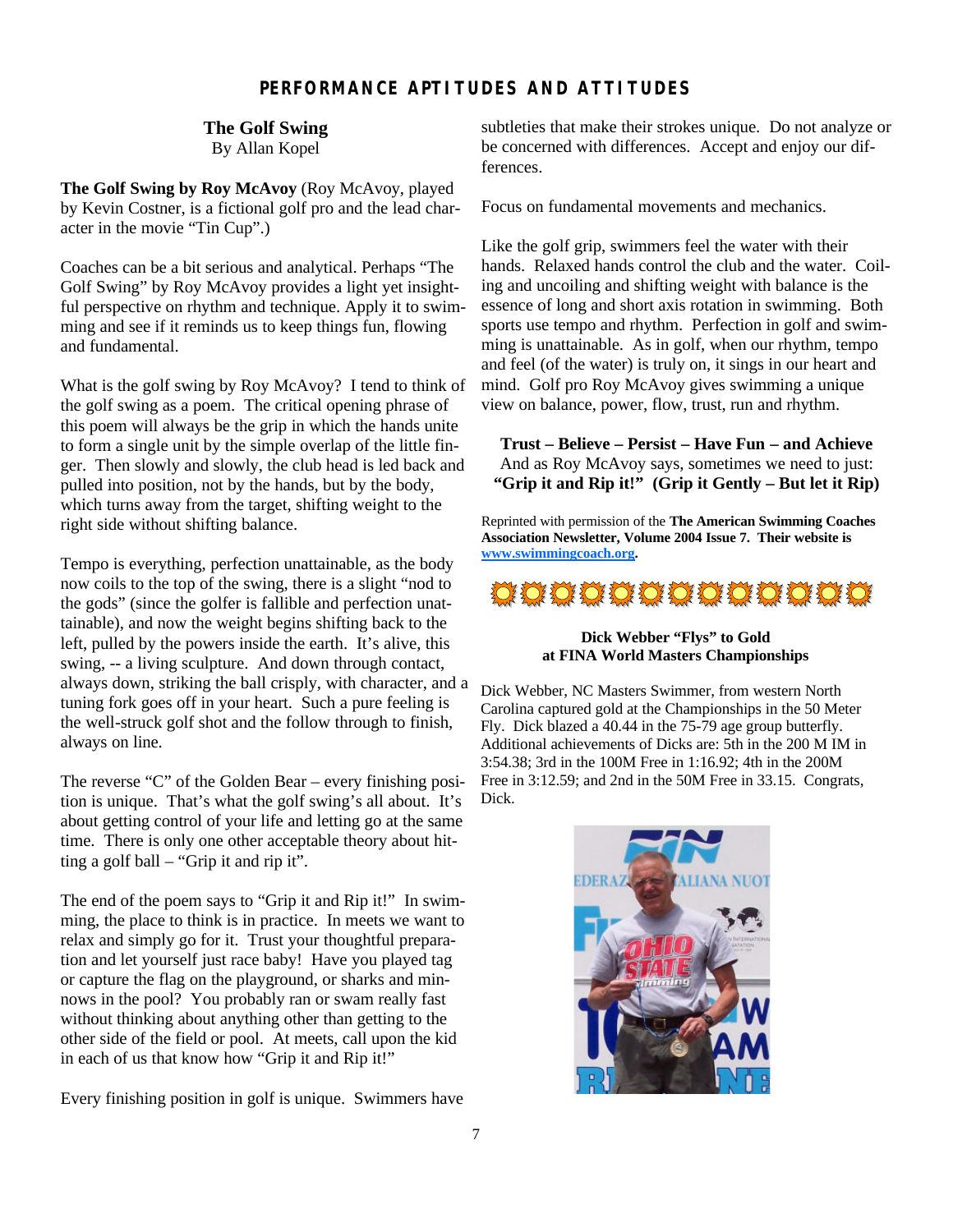# **UPCOMING LOCAL 2005 MASTERS SWIMMING EVENTS**

## **DATE EVENT LOCATION POINT OF CONTACT**

| 1/29/2005-<br>1/30/2005             | <b>Charlotte Swimmasters Sunbelt</b><br>Championships         | Mecklenburg County<br>Aquatic Cnter, Charlotte NC | Jerry Clark; 128 South Tryon Street, Suite<br>1565; Charlotte, NC 28202    |
|-------------------------------------|---------------------------------------------------------------|---------------------------------------------------|----------------------------------------------------------------------------|
| 2/5/2005-                           | George Fissette South Carolina SCY                            | Mount Pleasant SC.                                | Bob Menches (843-886-9308, the fis-                                        |
| 2/6/2005<br>2/25/2005-<br>2/27/2005 | Championships<br>Dixie Zone SCY Championships.                | Ft. Lauderdale FL                                 | headbar@bellsouth.net).                                                    |
| 3/5/2005                            | <b>Frank Clark Masters Meet</b>                               | Greensboro, NC                                    | See pages $9&10$ for information                                           |
| 3/12/2005-<br>3/13/2005             | St. Patrick's Day SCY Invitational.                           | Atlanta GA                                        |                                                                            |
| 3/18/2005-<br>3/20/2005             | National Triathlon Training Center<br><b>SCY</b> Invitational | Clermont FL                                       |                                                                            |
| 4/21/2005-<br>4/24/2005             | YMCA Masters SCY Nationals.                                   | Indianapolis IN                                   |                                                                            |
| 4/30/2005-<br>5/1/2005              | Savannah Masters Invitational.                                | Savannah GA                                       |                                                                            |
| 6/4/2005                            | Classic City Masters LCM Invita-<br>tional.                   | Athens GA                                         |                                                                            |
| 6/12/2005                           | The Great Chesapeake Bay 4.4 Mile<br>Swim & 1 Mile Challenge  | Baltimore, MD                                     | Lin-Mark Computer Sports, 7 Westwood<br>Dr, Mantua, NJ 08051, 856-468-0010 |
|                                     |                                                               | <b>2005 CHAMPIONSHIPS</b>                         |                                                                            |
| <b>DATE</b>                         | <b>EVENT</b>                                                  | <b>LOCATION</b>                                   | POINT OF CONTACT                                                           |
| $1/1/2005-$                         | 2005 USMS One Hour Postal Cham-                               |                                                   | Mel Goldstein, 5735 Carrollton Ave,                                        |
| 1/31/2005                           | pionships                                                     |                                                   | Indianapolis, IN 46220, 317-253-8289                                       |
| $4/21/2005$ -<br>4/24/2005          | YMCA Masters Nationals.                                       | Indianapolis IN                                   |                                                                            |
| 5/15/2005-                          | 2005 USMS 5 & 10K Postal Cham-                                |                                                   | Christine Swanson, 2536 Maryland Ave,                                      |
| 9/30/2005                           | pionships                                                     |                                                   | Tampa, FL 33629, 813-254-4514                                              |
| 5/19/2005-<br>5/22/2005             | 2005 USMS Short Course Nationals                              | Ft. Lauderdale, FL                                | Stu Marvin, 501 Seabreeze Blvd., Ft<br>Lauderdale, FL 33316, 954-828-4580  |
| $6/3/2005$ -                        | <b>National Senior Games</b>                                  | Pittsburgh, PA.                                   |                                                                            |
| 6/18/2005<br>7/16/2005              | 2005 USMS 2-Mile Cable Champi-                                | Mirror Lake, Lake Placid,                         | Ann Svenson, PO Box 425, Greenfield                                        |
|                                     | onships                                                       | <b>NY</b>                                         | Center, NY 12833, 518-893-1967                                             |
| 7/22/2005-<br>7/31/2005             | <b>World SCM Masters Games</b>                                | Edmonton, Alberta, Canada                         | www.2005worldmasters.com                                                   |
| 7/29/2005                           | 2005 USMS 1-Mile Open Water Na-<br>tional Championships       | Elk Lake, Bend, OR                                | Bob Bruce, 61200 Parrell Rd., Bend, OR<br>97702, 541-317-4851              |
| 8/7/2005                            | 2005 USMS 5-Mi Open Water Na-<br>tional Championships         | La Jolla Bay, San Diego,<br><b>CA</b>             | David Lamott, 2425 Palermo Dr, San<br>Diego, CA 92106, 619-222-3436        |
| 8/10/2005-                          | 2005 USMS Long Course National                                | Mission Viejo, CA                                 | Mark Moore, 25108-B Marguerite Pkwy                                        |
| 8/14/2005                           | Championships                                                 |                                                   | #391, Mission Viejo, CA 92692, 949-<br>233-6521                            |
| $9/1/2005 -$                        | 2005 USMS 3000/6000 Yard Postal                               |                                                   | Riley Stevens, 200 Indian Trail, Ander-                                    |
| 10/31/2005                          | Championships                                                 |                                                   | son, SC 29625, 864-287-0956                                                |
| 9/10/2005                           | 2005 USMS 2.5K Open Water Na-<br>tional Championships         | Lake Michigan, Chicago, IL                        | Peggy Dempsey, 5476 N. New England,<br>Chicago, IL 60656, 773-775-5687     |
| 10/25/2005                          | 2005 USMS 10K National Open Wa-<br>ter Championships          | Gulf of Mexico, Ft. Meyers,<br>FL                 | Bill Nunez, 7510 Briarcliff Rd., Ft.<br>Meyers, FL 33912, 239-427-1472     |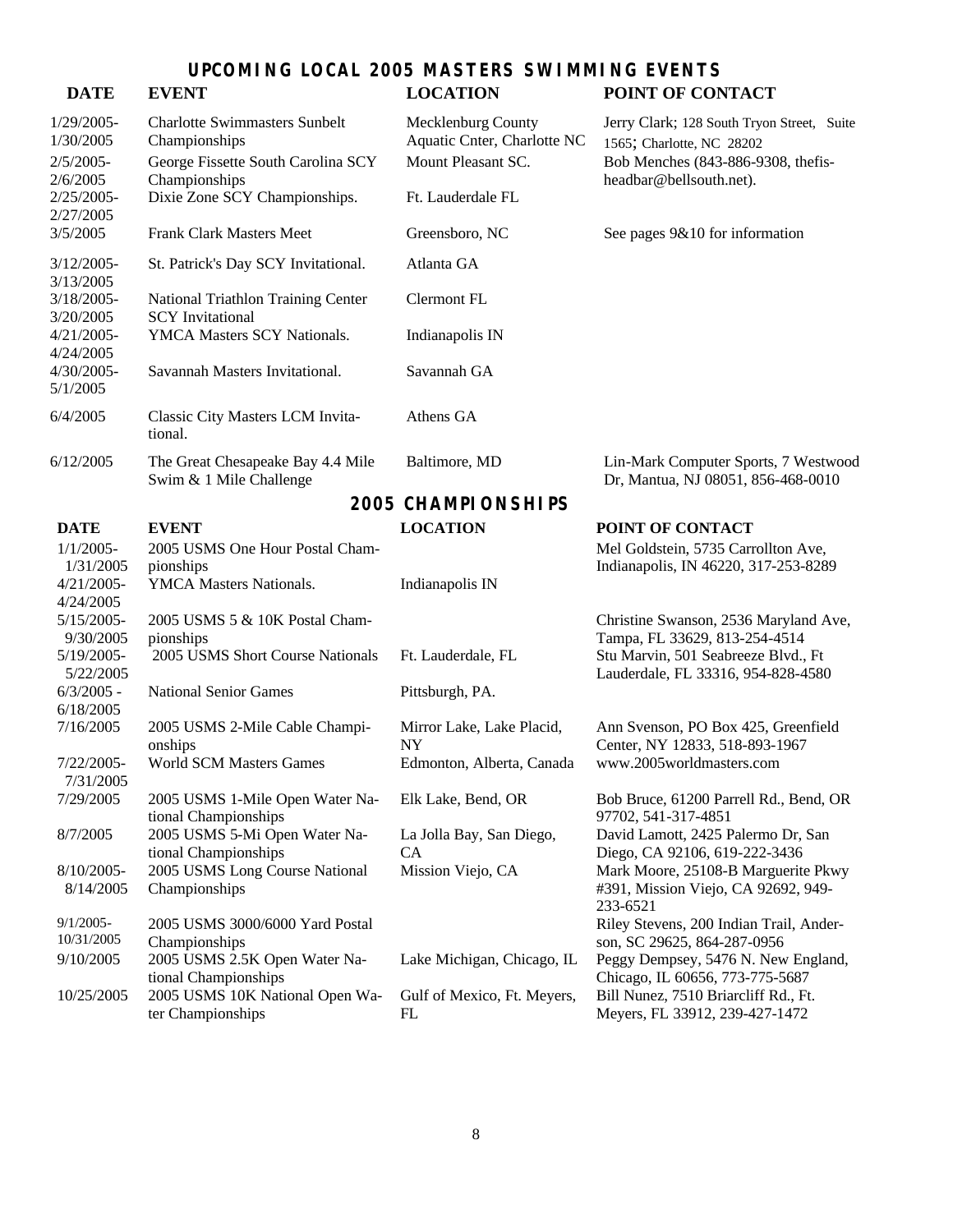# **Frank Clark Meet hosted by Triad Masters Swimming March 5th , 2005**

**Sanction:** Sanction by LMSC for NC for USMS, Inc. Sanction #135-02

#### **Meet Director:** Maryellen Kammer; nckamm@triad.rr.com, (336) 643-1304

**Facility:** Grimsley High School Pool. 801 Westover Terrace, Greensboro, NC. 25 yard, 8 lane racing course with attached diving well. 6 lanes will be used for competition, with one buffer lane and one warm-up/down lane attached to the diving well.

**Eligibility:** Swimmers *must* register with USMS as of the 1st day of the meet as determined by the Registrar of NCMS. NO EXCEPTIONS. USMS rules govern the meet.

**Deadline:** Entries must be received by mail (to meet director), email (nckamm@triad.rr.com) or fax (336-335-2966) by Midnight on February 25, 2005. Entries received after this time and date will be handled as *deck entrie*s. Relays and deck entries **must** be submitted by 9:30 am on the day of the meet.

**Fees:** \$5.00 meet surcharge. \$3.00 per event for pre-registration. Deck entries accepted at \$5.00 per event. There are *no* relay charges. *There will be no refunds, unless the meet date is changed*. Those paying via email or fax *must* have payment ready at the time of the meet.

**Scoring and Awards:** Individual events will be scored 9-7-6-5-4-3-2-1. Ribbons given to top 8 finishers in each event.

**Seeding:** All events will be seeded by sex and time, with the exception of the following events: 500 freestyle and 1000 freestyle. These events will be seeded by time only with sexes combined. All events will be seeded slow to fast, except the 500 freestyle and 1000 freestyle which will be fast to slow. "No Time" will be placed in slow heats. Meet Director reserves the right to combine sexes in any events. There will be positive check-in for the 500 and 1000 freestyle events.

**Schedule:** Warmups will begin at 8:00 am with the first event (1000 free) starting at 8:45 am. The second warmup session will begin at the conclusion of the 1000 free, with the meet continuing at approximately 10:00 am. The diving well and one outer lane will be open during event 1. Dependent on entries and timeline, 5-10 minute breaks may be included in the event order per Meet Director. \*\*You must always enter the pool feet first (during warm-ups) except in sprint lanes.